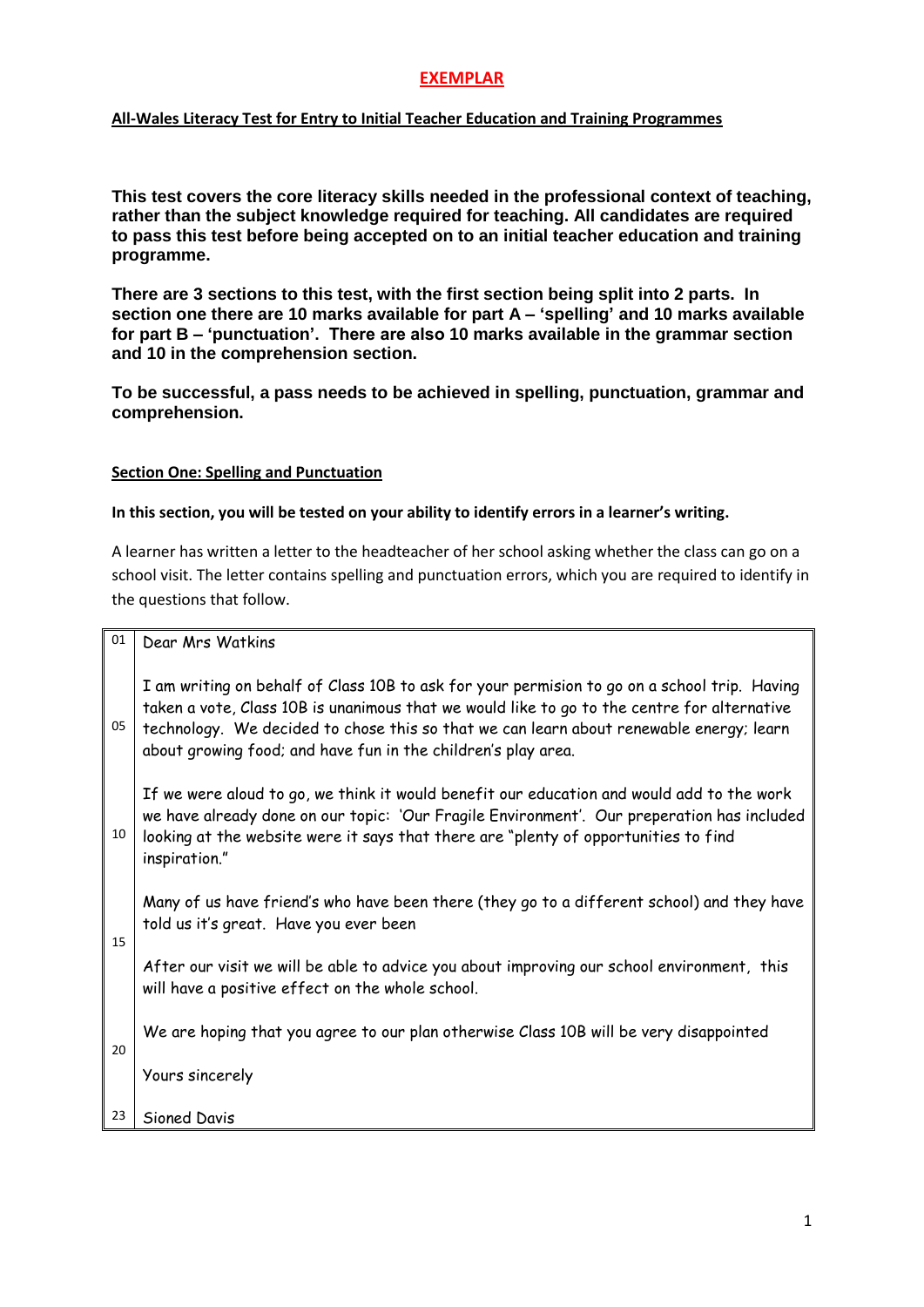**You are presented with a series of multiple choice questions. Choose the most appropriate answer.**

## **Part A: spelling**

- 1 A word may have been spelt incorrectly in line 3. The correct spelling is:
	- a) permision
	- b) permission
	- c) permition
- 2 A word may have been spelt incorrectly in line 4. The correct spelling is:
	- a) unananimous
	- b) unaninmos
	- c) unanimous
- 3 A word may have been spelt incorrectly in line 5. The correct spelling is:
	- a) choose
	- b) chose
	- c) chews
- 4 A word may have been spelt incorrectly in line 8. The correct spelling is:
	- a) aloud
	- b) alowed
	- c) allowed
- 5 A word may have been spelt incorrectly in line 8. The correct spelling is:
	- a) benefitt
	- b) benifit
	- c) benefit
- 6 A word may have been spelt incorrectly in line 9. The correct spelling is:
	- a) preperation
	- b) prepperation
	- c) preparation
- 7 A word may have been spelt incorrectly in line 10. The correct spelling is:
	- a) where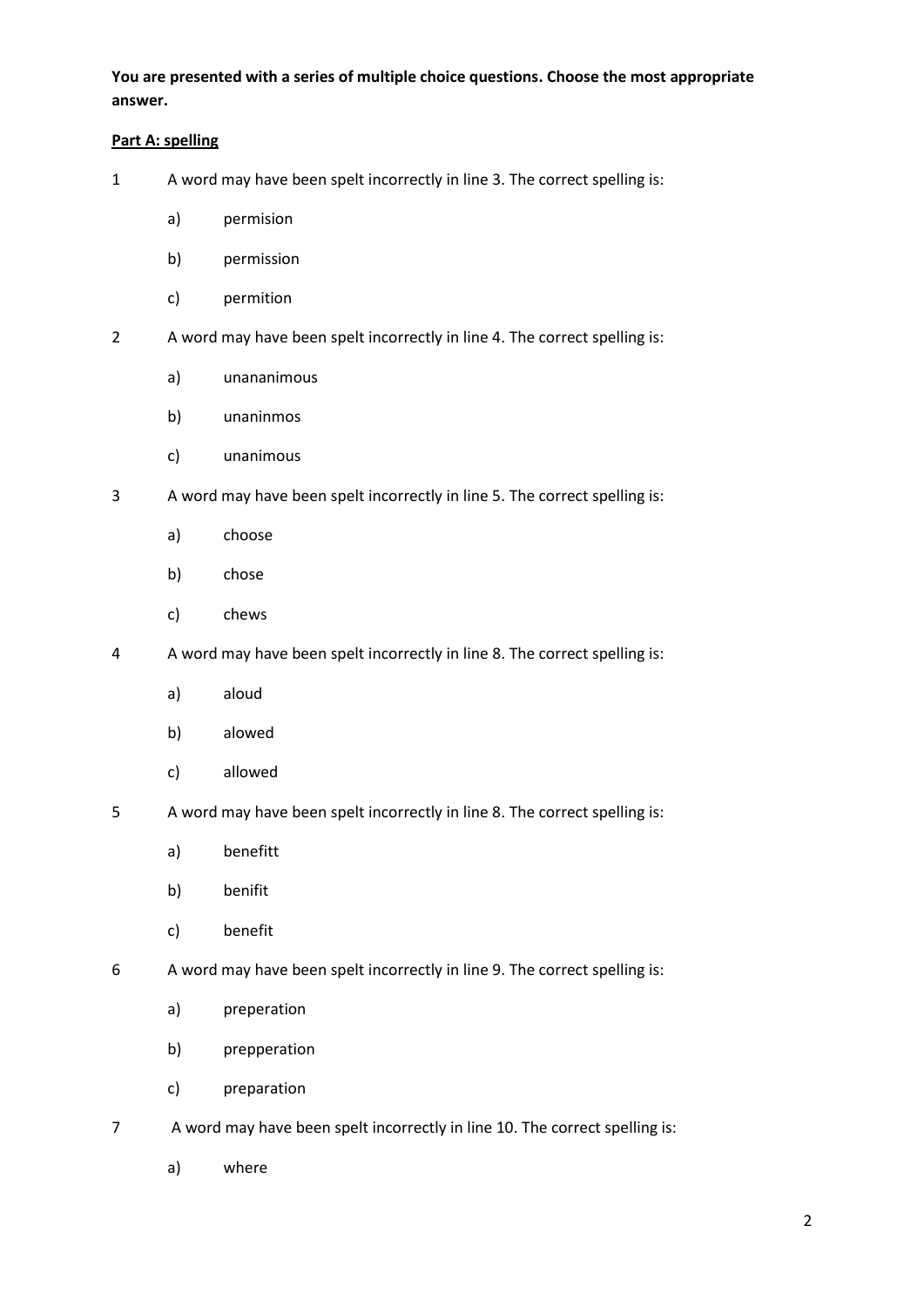- b) were
- c) wear

8 A word may have been spelt incorrectly in line 16. The correct spelling is:

- a) advice
- b) advise
- c) advize

9 A word may have been spelt incorrectly in line 17. The correct spelling is:

- a) effect
- b) efect
- c) affect
- 10 A word may have been spelt incorrectly in line 19. The correct spelling is:
	- a) disapointed
	- b) disappointed
	- c) dissapointed

#### **Part B: punctuation**

- 1 There is a punctuation mark missing in line 5. There should be:
	- a) an exclamation mark
	- b) a comma
	- c) a colon
- 2 The semi-colons in lines 5 and 6 are used to:
	- a) separate items longer than a single word in a list
	- b) separate a clause
	- c) to break the sentence up
- 3 The comma in line 8 is used:
	- a) to separate items in a list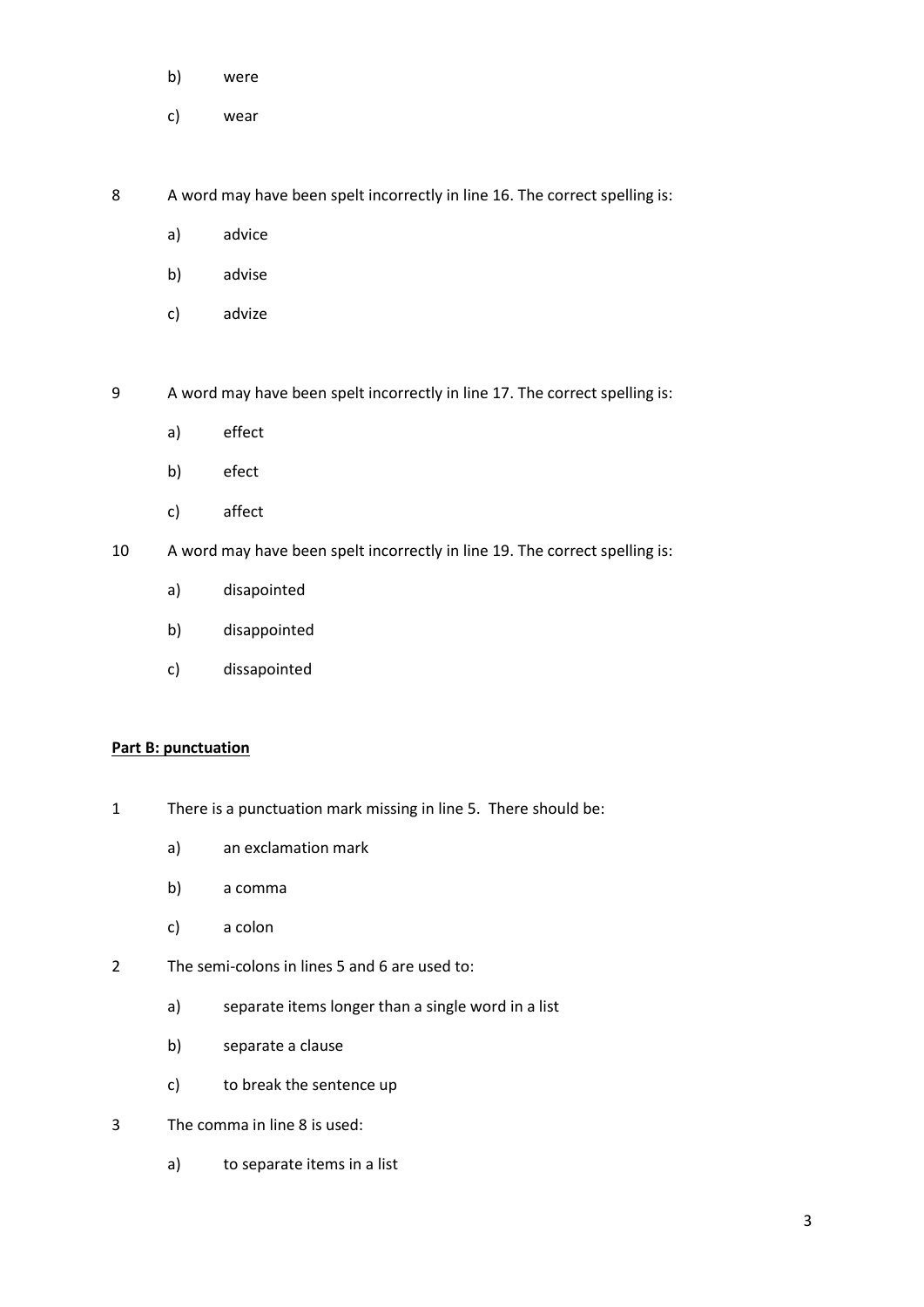- b) to take a breath
- c) to separate clauses
- 4 In lines 4 and 5 the use of capitals is incorrect. Choose the correct version:
	- a) The Centre For Alternative Technology
	- b) The centre for alternative technology
	- c) the Centre for Alternative Technology
- 5 There are inverted commas in lines 10 and 11 because:
	- a) the words have been spoken aloud
	- b) the words are a quotation from another source
	- c) it places emphasis on the words
- 6 A word may have been punctuated incorrectly in line 13. The correct punctuation is:
	- a) friends
	- b) friends'
	- c) friend's
- 7 Brackets have been used around some of the information in line 13 because it provides:
	- a) extra detail
	- b) very interesting information
	- c) the most important information
- 8 There is a punctuation mark missing in line 14. It is:
	- a) a full stop
	- b) an exclamation mark
	- c) a question mark
- 9 There may be a punctuation error in line 16. The correct punctuation is:
	- a) environment. This
	- b) environment! This
	- c) environment, this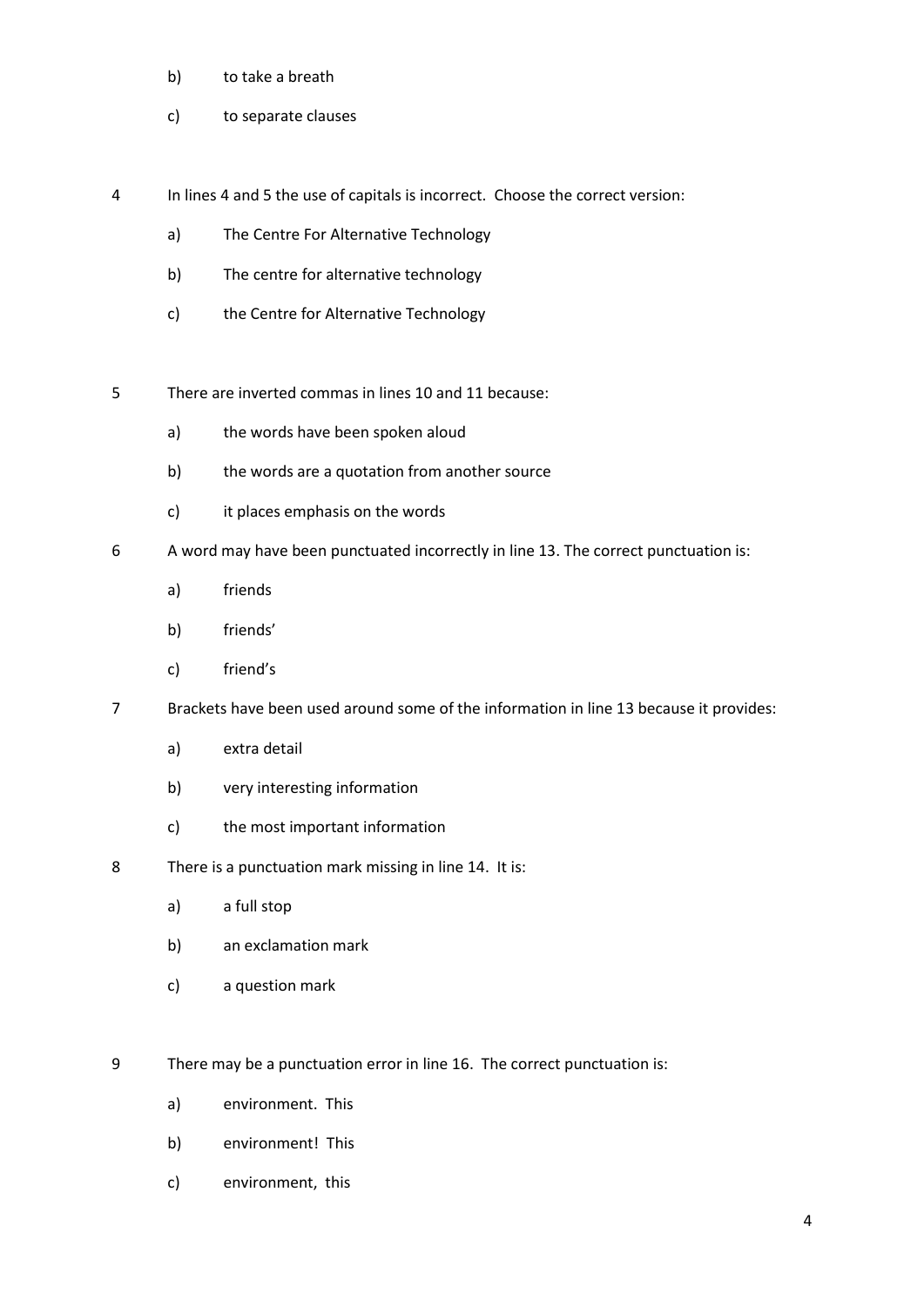- 10 There is no punctuation mark at the end of line 19. There should be:
	- a) an exclamation mark
	- b) a full stop
	- c) an ellipsis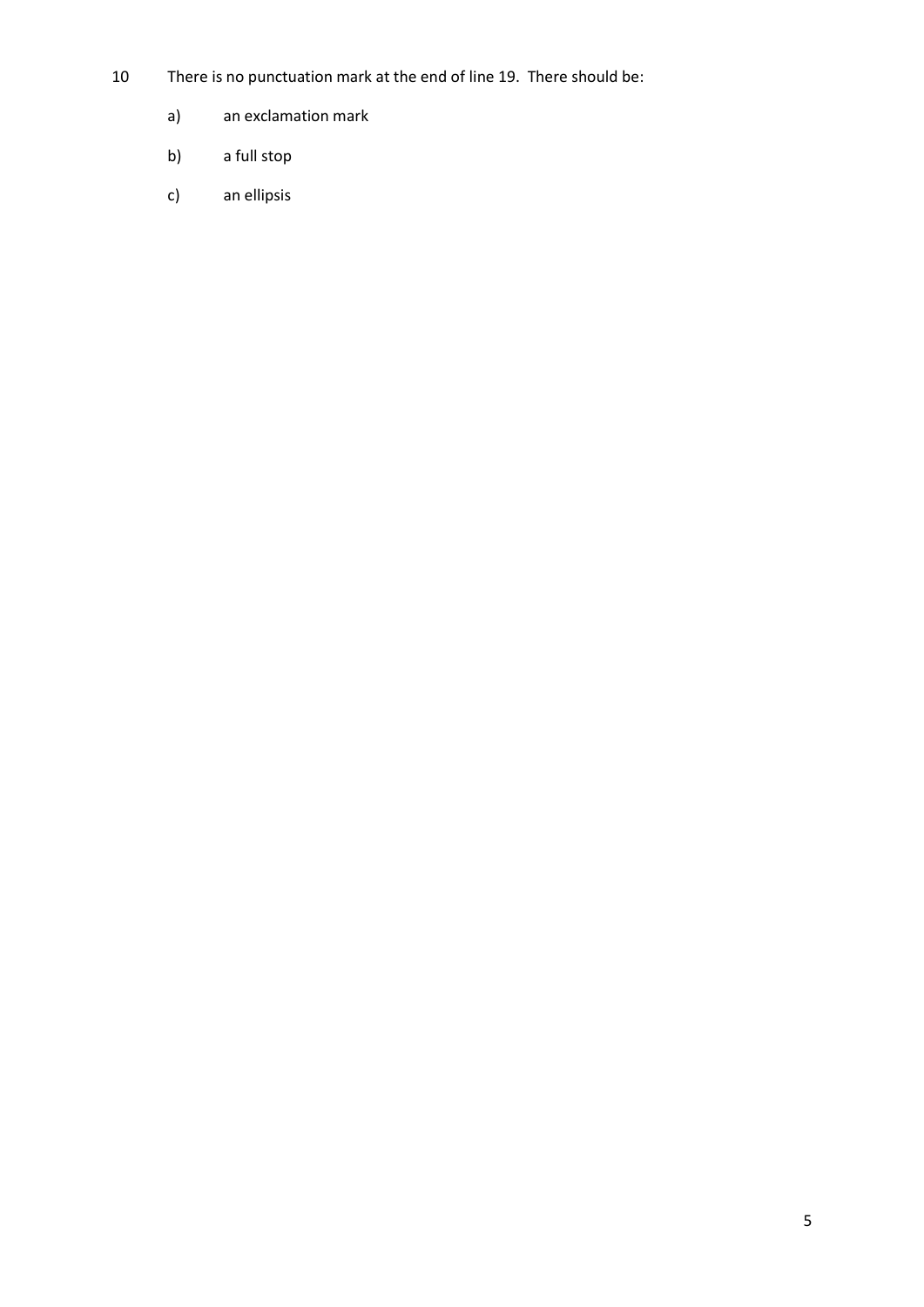## **Section two: grammar**

**In this section of the test, you are required to identify the most appropriate option to compose a coherent, accurate text. In this case, a newsletter is being written.**

## Dear Parent/Carer

As we approach the end of the school year, it is time to look back over our achievements. The governing body of Llanbefan is very proud of the education that is being offered to our children and is also delighted that our children make the most of their opportunities. Academic standards

- a) continue to improve every year
- b) continues to improve every year
- c) is continuing to improve every year

and we are proud of the progress of each and every child.

This year has seen the opening of our new ICT suite which includes an interactive white board and new video equipment.

- a) The teachers will soon be introducing this to the children who have all been trained in its use.
- b) The teachers, who have all been trained in its use, will soon be introducing this to the children.
- c) The teachers, who have all been trained in the use of the video equipment, will soon be introducing this to the children.

We are confident that everyone will benefit greatly from all the facilities in our new ICT suite and the money spent will give added value to both learning and teaching. Despite such a huge investment, our financial situation continues to remain in good health and

- a) being well-managed, the headteacher can afford to employ an additional teaching assistant for class 3 in the new year.
- b) the headteacher can afford to employ an additional teaching assistant for class 3 in the new year, being well-managed.
- c) with finances being well-managed, the headteacher can afford to employ an additional teaching assistant for class 3 in the new year.

This new post will be advertised within the next few weeks.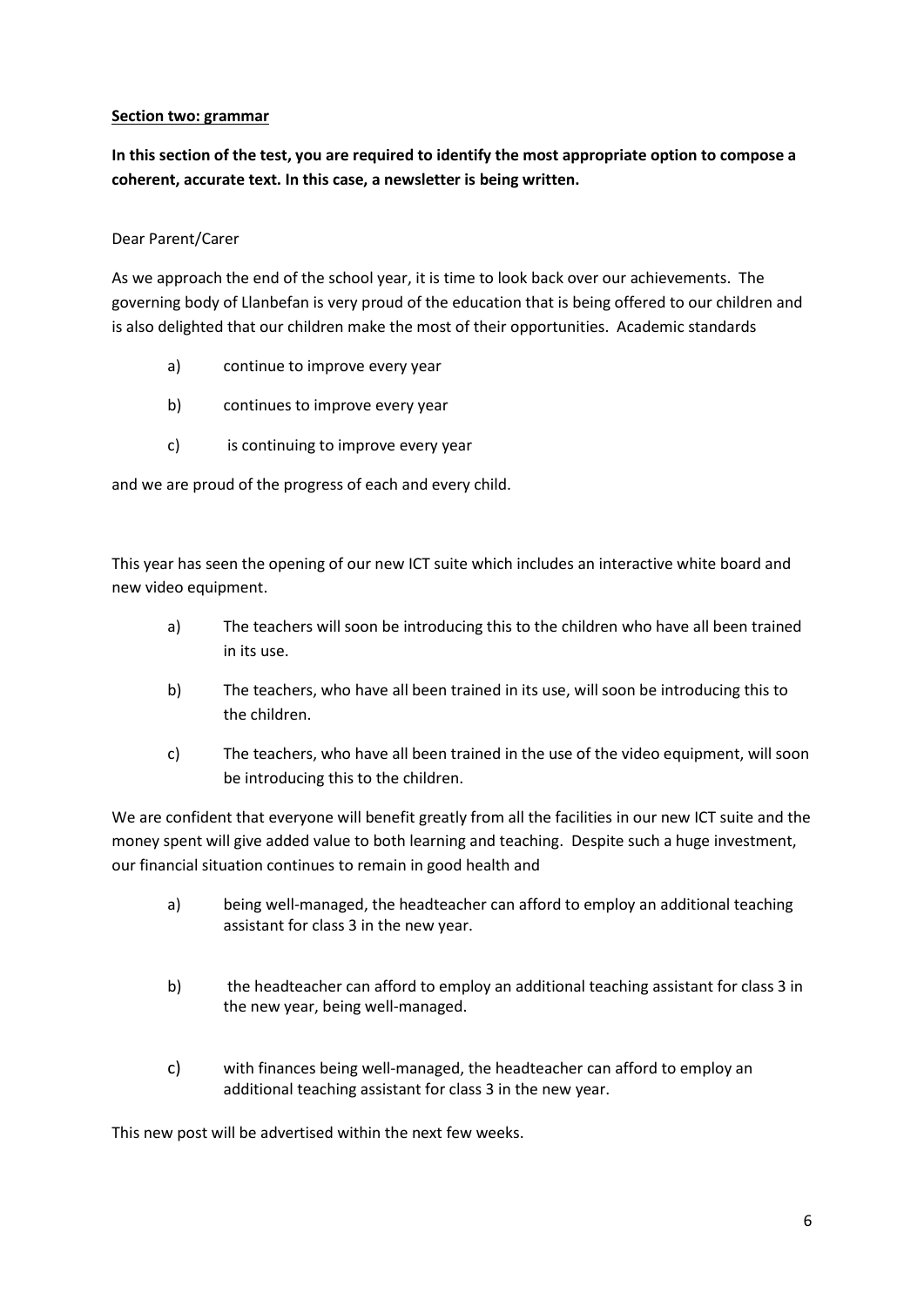## Some of you

- a) may of heard of our recent successful inspection.
- b) might of heard of our recent successful inspection.
- c) may have heard of our recent successful inspection.

This report highlighted several strengths. A particularly pleasing feature was the current attendance figure of 98%, which is

- a) different from previous records
- b) different to previous records
- c) different than previous records

and is the area that shows the

- a) greatest improvement.
- b) greater improvement.
- c) great improvement.

We continue to foster close links with the home so that we can understand and respond to the individual needs of each child in our care.

- a) These links is important in maintaining our school community's development
- b) These links are important in maintaining our school community's development
- c) These links are important in maintaining our school communities development

# and we are delighted to have made improvements

- a) so quick.
- b) so quickly.
- c) quicker.

Academically, our standards of literacy and numeracy have improved and the school achieved highly in every category.

- a) There is much to be proud of, everyone has worked so hard to achieve such excellent results.
- b) There is much to be proud of. Everyone has worked so hard to achieve such excellent results.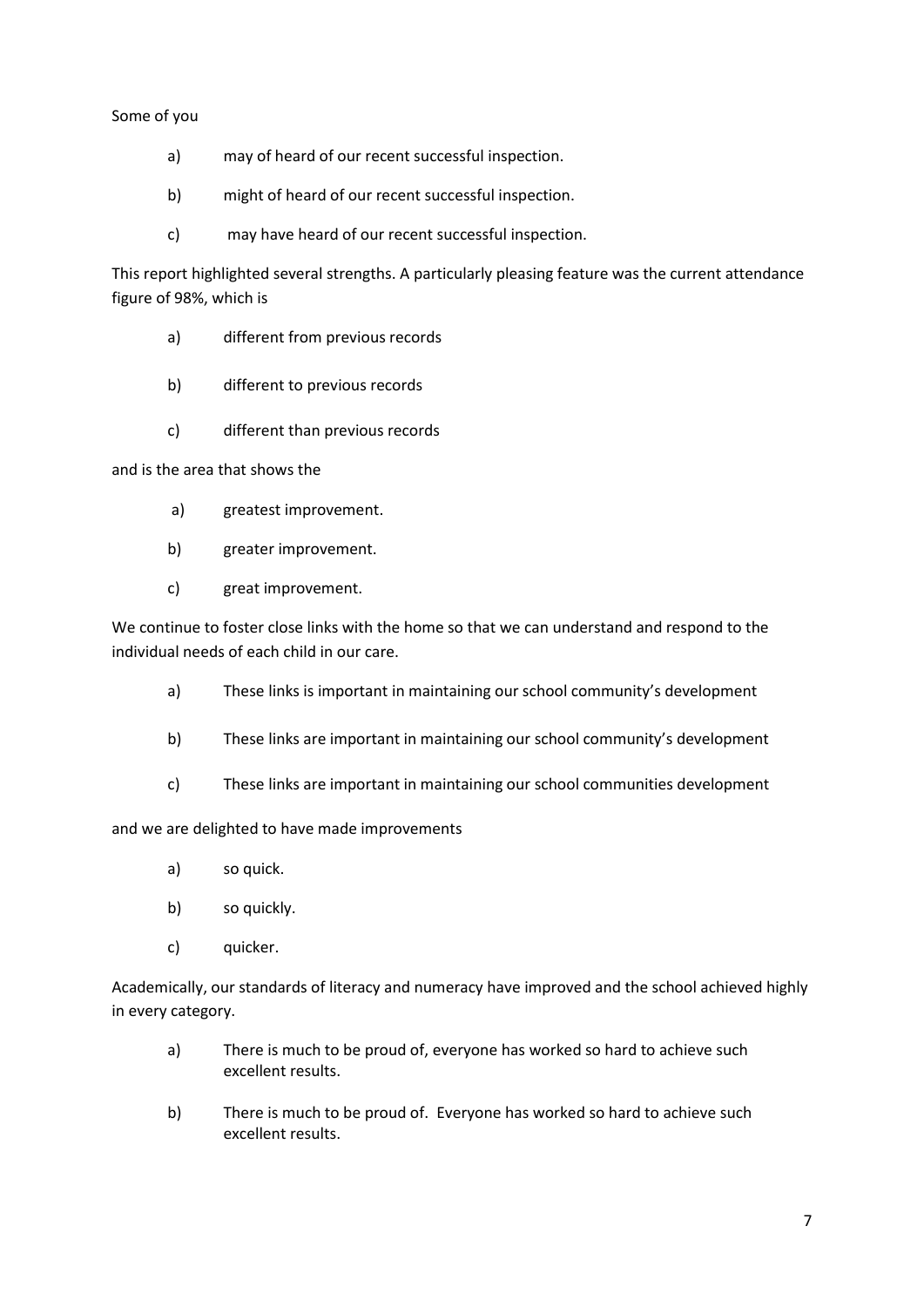c) There is much to be proud of and everyone have worked so hard to achieve such excellent results.

The governing body is committed to providing a high quality education for every child at Llanbefan and hopes you will find this newsletter both useful and informative. Finally, we are delighted to announce our new school menu will

- a) be affective from  $1<sup>st</sup>$  September.
- b) take effect from  $1<sup>st</sup>$  September.
- c) take affect from  $1<sup>st</sup>$  September.

Yours sincerely,

G. Greenfield

Chair of Governors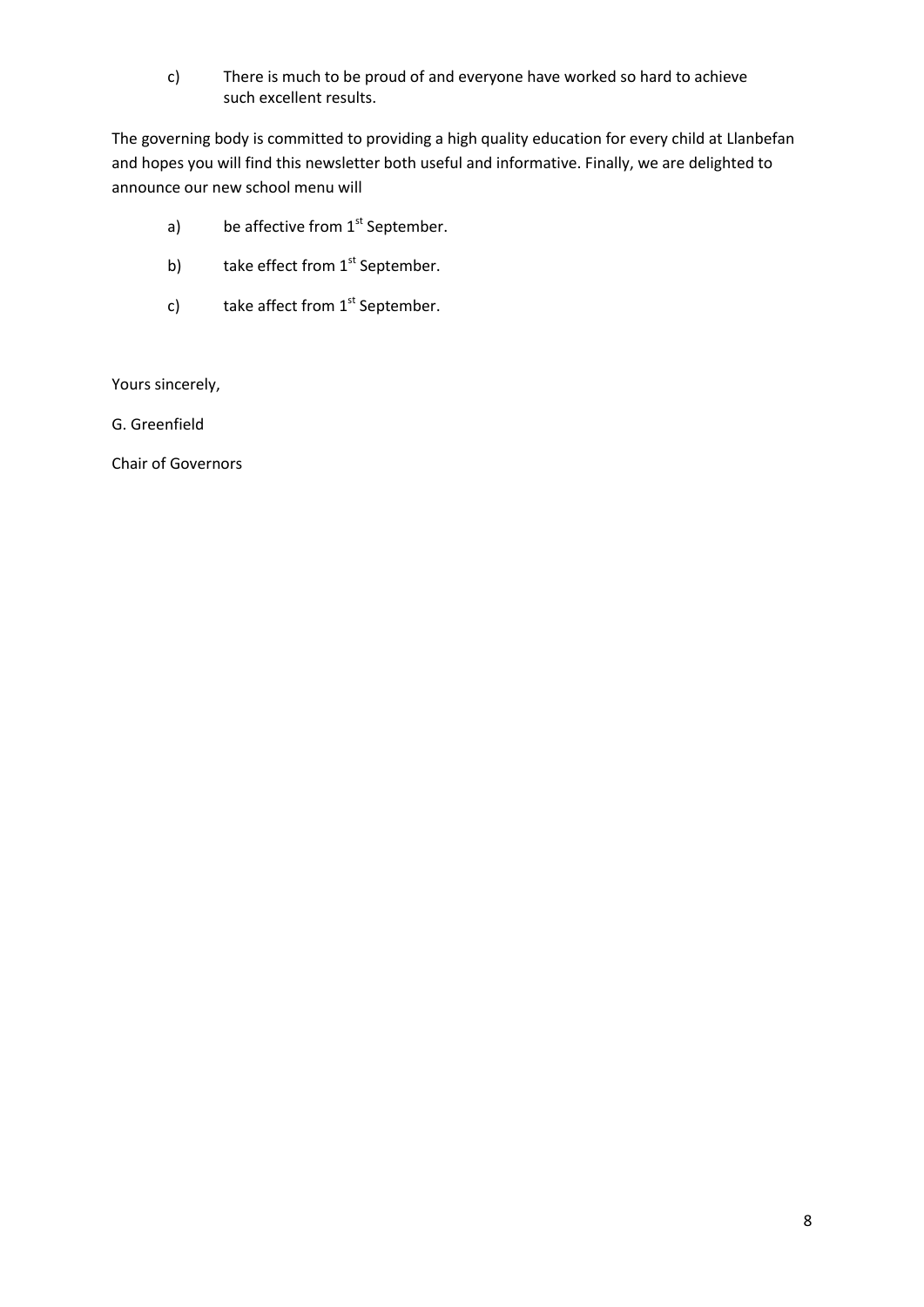#### **Section three: comprehension**

**This section of the test examines a range of comprehension skills. Read the following text carefully and choose the most appropriate answer from the multiple choice options below.**

#### **Datganiad: Llythrennedd**

#### **Statement: Literacy**

## **The Record**

The Minister for Education and Skills (Leighton Andrews): In February 2011, I set out 20 priorities to tackle underperformance in education in Wales, which included a commitment to focus on literacy and numeracy. This statement provides an update on the progress of the National Literacy Programme and outlines the series of actions that the Welsh Government and its partners are taking to achieve a step change in standards of literacy over the next five years.

Our programme for government states that our aim for education is to help everyone reach their potential, to reduce inequality, and to improve economic and social wellbeing. One of the key ways to ensure that this aim is achieved is by improving education provision for all learners and specifically by improving standards of literacy. Literacy describes a set of skills,including speaking, listening, reading and writing, which enable us to make sense of the world around us. Literacy is more than decoding words on a page or writing grammatically correct sentences. Literacy is about understanding written and spoken language, interpreting what has been written or said, drawing inferences from evidence and being able to communicate effectively. The National Literacy Programme is a five-year programme of action to transform standards of literacy in Wales. It requires that every school in Wales be focused on the development of literacy skills. The groundwork for literacy skills is laid in the early years of primary school. For this reason, we need to ensure that children receive consistently high-quality teaching in the foundation phase, in order to reduce the number of pupils struggling with literacy skills later on in their education. The primary focus of the National Literacy Programme is on increasing the number of children who are taught well first time, and decreasing the number who need individual support to help them catch up or plug gaps in their knowledge and understanding. While our targeted intervention grants have already helped 7,000 primary school children, there is still much to do. To ensure that each child is given every opportunity to succeed, extra support is needed for those falling behind.

We will build on the success of current intervention programmes by exploring how they help pupils at risk of falling behind, or those not achieving their potential.

Andrews, L. (2011, November) *"Statement: Literacy"*. The Record of Proceedings presented at The National Assembly for Wales, Cardiff, Wales. Available at: [http://www.assemblywales.org/bus-home/bus-chamber](http://www.assemblywales.org/bus-home/bus-chamber-fourth-assembly-rop.htm?act=dis&id=225995&ds=11/2011)[fourth-assembly-rop.htm?act=dis&id=225995&ds=11/2011](http://www.assemblywales.org/bus-home/bus-chamber-fourth-assembly-rop.htm?act=dis&id=225995&ds=11/2011) (accessed 27th February 2011)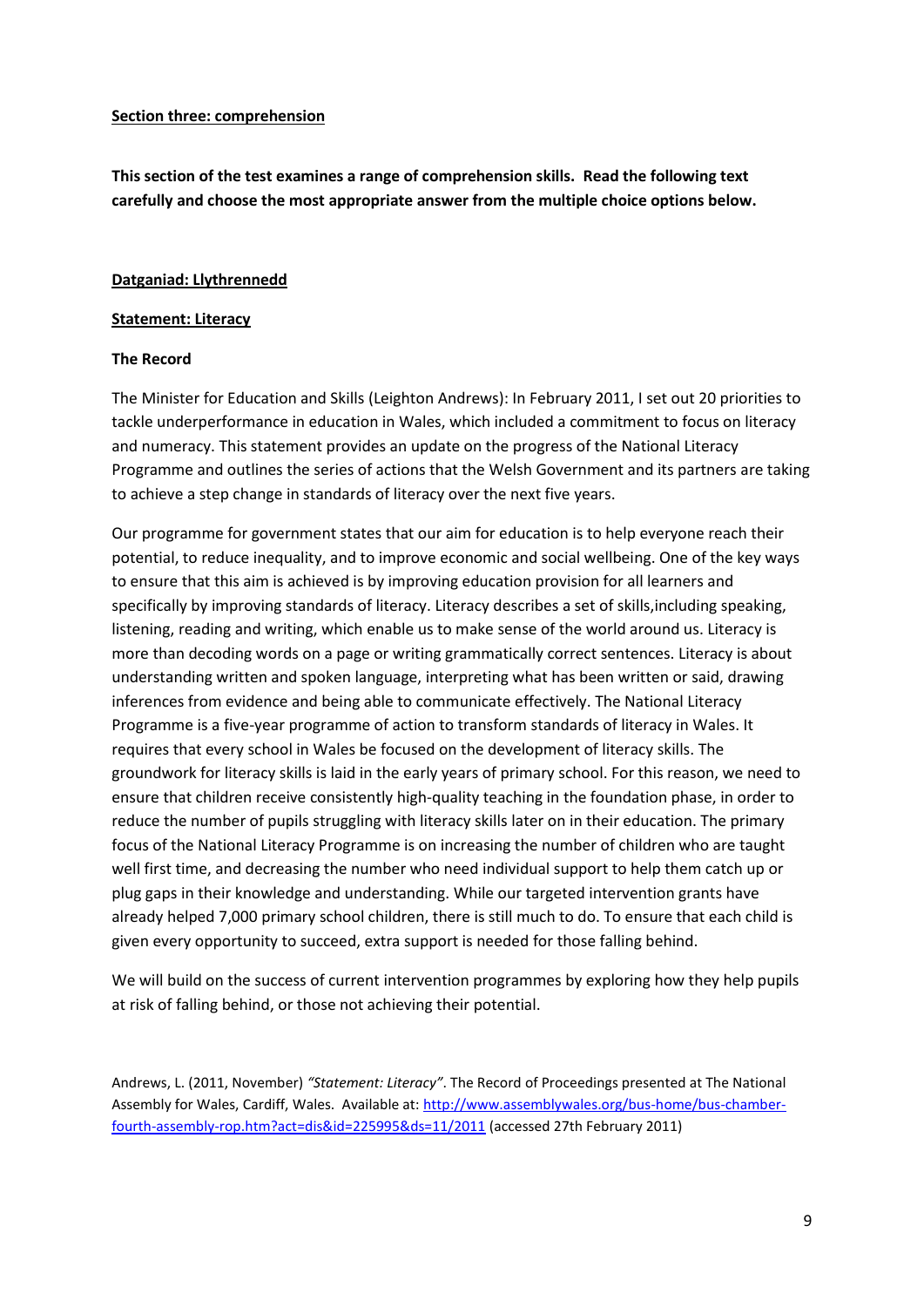- *1.* Who is the intended audience?
	- a) Parents
	- b) Education professionals
	- c) Pupils
- 2. Who is delivering this speech?
	- a) Local Authority representative
	- b) Headteacher representative
	- c) Minister for Education
- 3. What is the purpose of the text?
	- a) to inform
	- b) to persuade
	- c) to discuss
- 4. A five year programme is being introduced to:
	- a) improve economic and social wellbeing
	- b) help everyone reach their potential
	- c) transform standards of literacy
- 5. 'Teaching children well first time' is:
	- a) the only focus of the National Literacy Programme
	- b) part of the focus of the National Literacy Programme
	- c) a targeted intervention
- 6. Intervention grants have been targeted at:
	- a) increasing the number of children who are taught well first time
	- b) supporting individuals who are falling behind in literacy
	- c) ensuring children receive consistently high quality teaching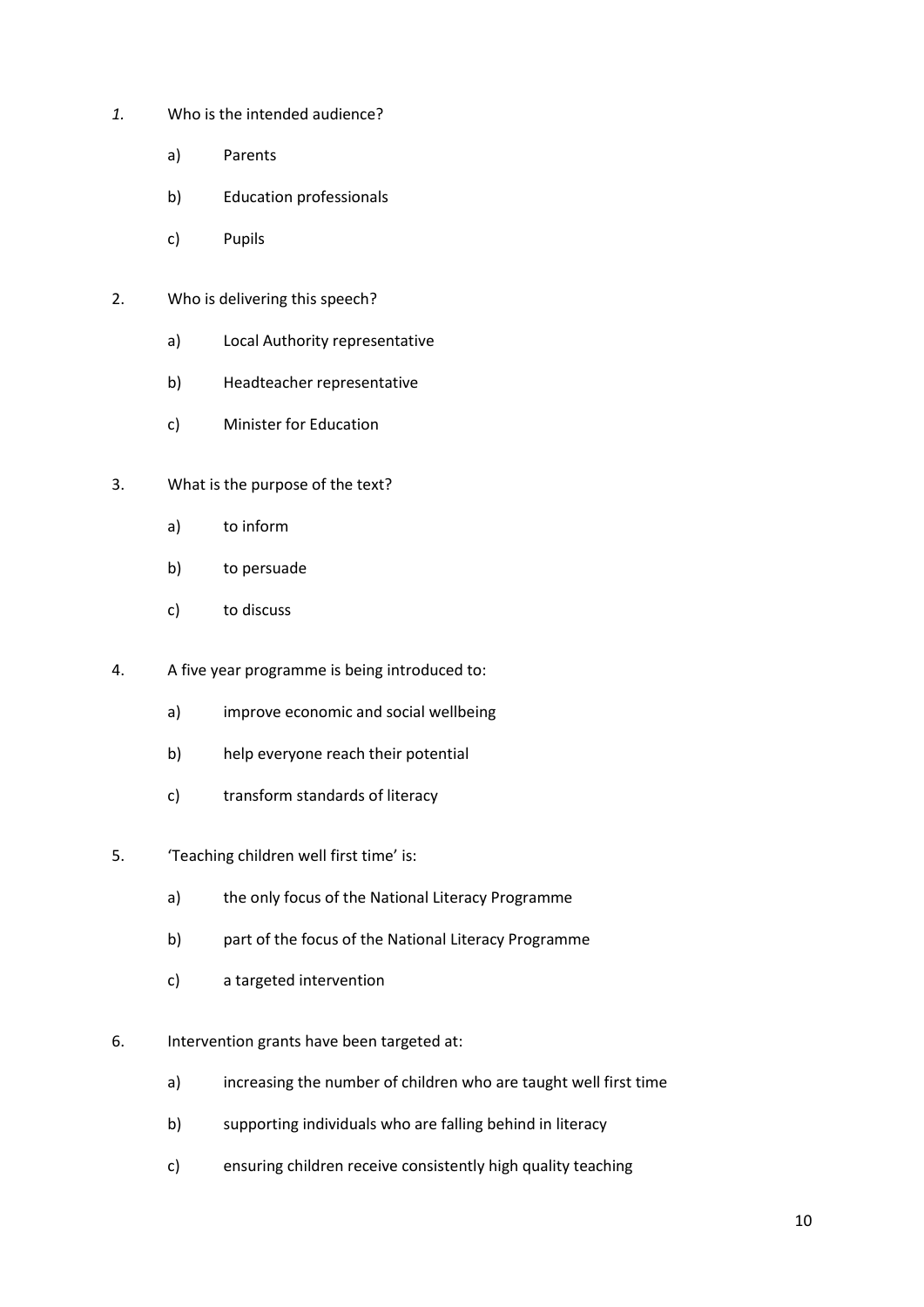- 7. The National Literacy Programme is designed to be delivered in:
	- a) all schools
	- b) targeted schools
	- c) economically deprived schools
- 8. 'While our targeted intervention grants have already helped 7,000 primary school children, there is still much to do.'
	- a) This is a factual statement
	- b) This is an opinion
	- c) This is a command
- 9. Which of the following words is a synonym for the word 'intervention', as used in this text?
	- a) Involvement
	- b) Inference
	- c) Inequality
- 10. In this speech, Leighton Andrews suggests that literacy provision in Wales:
	- a) is underfunded
	- b) has effective intervention procedures
	- c) depends upon early years provision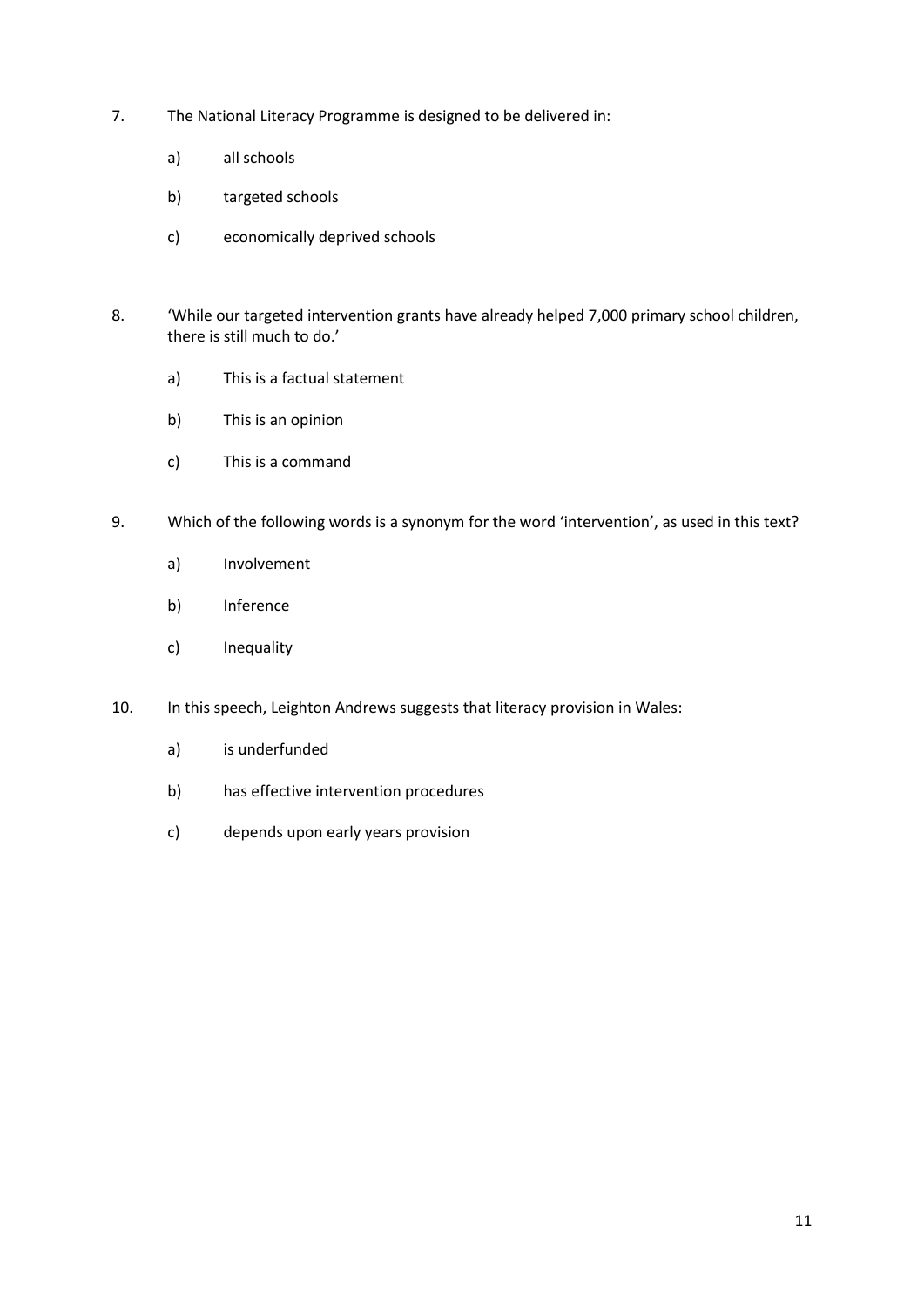# **All-Wales Literacy Test for Entry to Initial Teacher Education and Training Programmes**

# **ANSWERS**

## **Section one: spelling and punctuation**

#### **Part A: spelling**

- 1 A word may have been spelt incorrectly in line 3. The correct spelling is:
	- b) permission
- 2 A word may have been spelt incorrectly in line 4. The correct spelling is:
	- c) unanimous
- 3 A word may have been spelt incorrectly in line 5. The correct spelling is:
	- a) choose
- 4 A word may have been spelt incorrectly in line 8. The correct spelling is:
	- c) allowed
- 5 A word may have been spelt incorrectly in line 8. The correct spelling is:
	- c) benefit
- 6 A word may have been spelt incorrectly in line 9. The correct spelling is:
	- c) preparation
- 7 A word may have been spelt incorrectly in line 10. The correct spelling is:
	- a) where
- 8 A word may have been spelt incorrectly in line 16. The correct spelling is:
	- b) advise
- 9 A word may have been spelt incorrectly in line 17. The correct spelling is:
	- a) effect
- 10 A word may have been spelt incorrectly in line 19. The correct spelling is:
	- b) disappointed

#### **Part B: punctuation**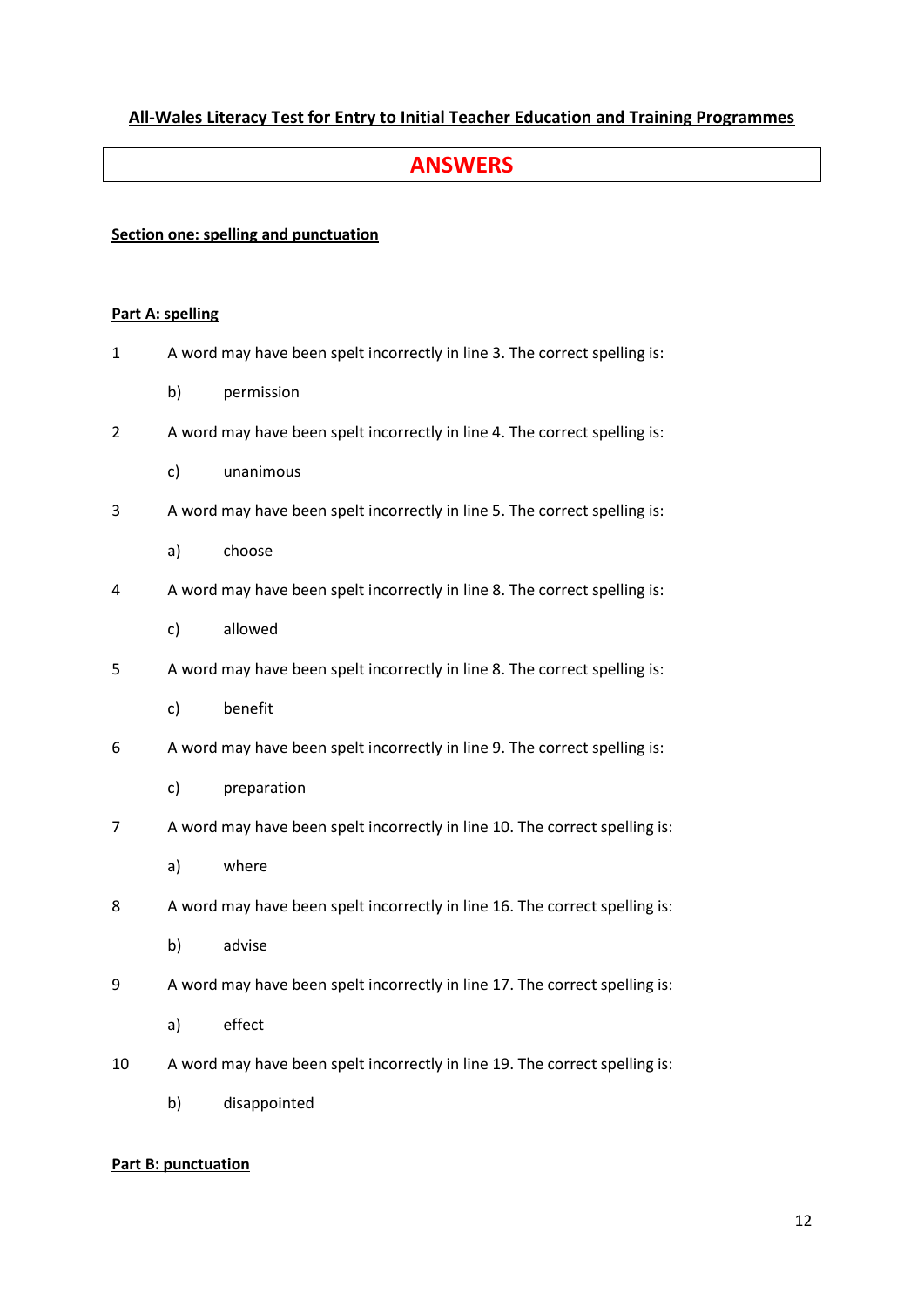- 1 There is a punctuation mark missing in line 5. Should there be:
	- c) a colon
- 2 The semi-colons in lines 5 and 6 are used to:
	- a) separate items longer than a single word in a list
- 3 The comma in line 8 is used:
	- c) to separate clauses
- 4 In lines 4 and 5 the use of capitals is incorrect. Choose the correct version:
	- c) the Centre for Alternative Technology
- 5 There are inverted commas in lines 10 and 11 because:
	- b) the words are a quotation from another source
- 6 A word may have been punctuated incorrectly in line 13. The correct punctuation is:
	- a) friends
- 7 Brackets have been used around some of the information in line 13 because it provides:
	- a) extra detail
- 8 There is a punctuation mark missing in line 14. It is:
	- c) a question mark
- 9 There may be a punctuation error in line 16. The correct punctuation is:
	- a) environment. This
- 10 There is no punctuation mark at the end of line 19. There should be:
	- b) a full stop

## **Section Two: Grammar**

#### Dear Parent/Carer

As we approach the end of the school year, it is time to look back over our achievements. The governing body of Llanbefan is very proud of the education that is being offered to our children and is also delighted that our children make the most of their opportunities. Academic standards

a) continue to improve every year

and we are proud of the progress of each and every child.

This year has seen the opening of our new ICT suite which includes an interactive white board and new video equipment.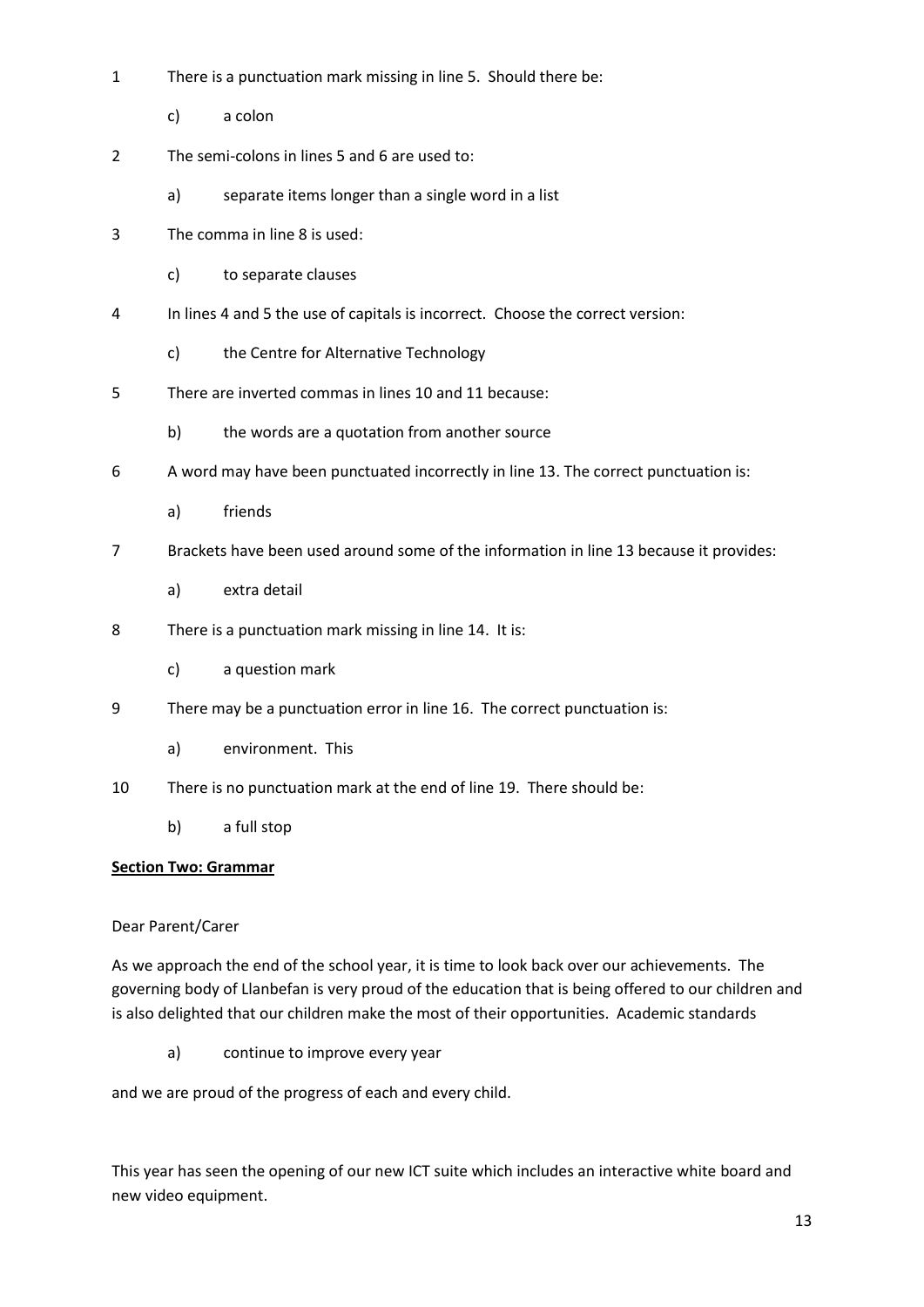c) The teachers, who have all been trained in the use of the video equipment, will soon be introducing this to the children.

We are confident that everyone will benefit greatly from all the facilities in our new ICT suite and the money spent will give added value to both learning and teaching. Despite such a huge investment, our financial situation continues to remain in good health and

c) with finances being well-managed, the headteacher can afford to employ an additional teaching assistant for class 3 in the new year.

This new post will be advertised within the next few weeks.

# Some of you

c) may have heard of our recent successful inspection.

This report highlighted several strengths. A particularly pleasing feature was the current attendance figure of 98%, which is

a) different from previous records

and is the area that shows the

a) greatest improvement.

We continue to foster close links with the home so that we can understand and respond to the individual needs of each child in our care.

b) These links are important in maintaining our school community's development

and we are delighted to have made improvements

b) so quickly.

Academically, our standards of literacy and numeracy have improved and the school achieved highly in every category.

b) There is much to be proud of. Everyone has worked so hard to achieve such excellent results.

The Governing Body is committed to providing a high quality education for every child at Llanbefan and hopes you will find this newsletter both useful and informative. Finally, we are delighted to announce our new school menu will

b) take effect from  $1<sup>st</sup>$  September.

Yours sincerely,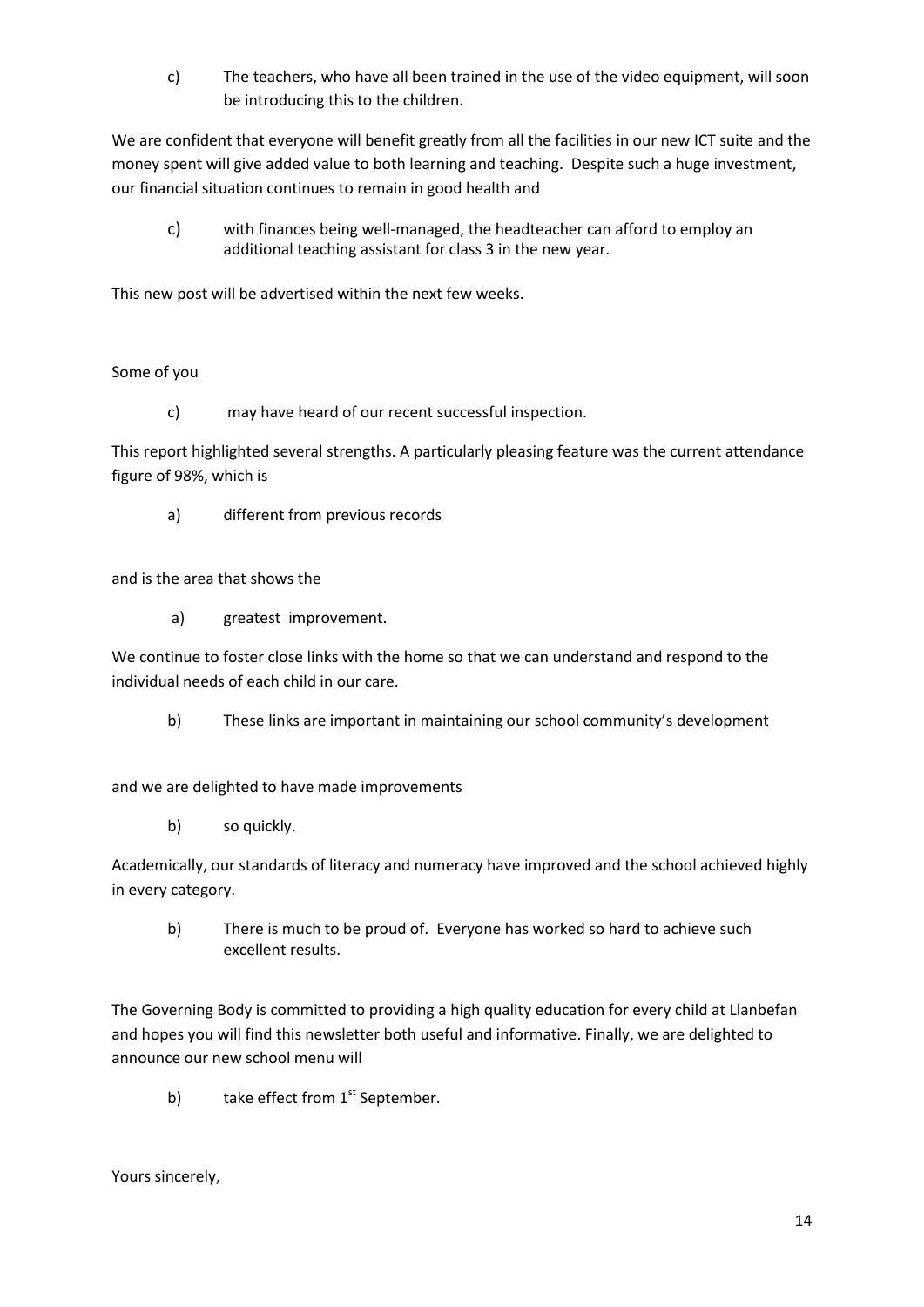G. Greenfield

Chair of Governors